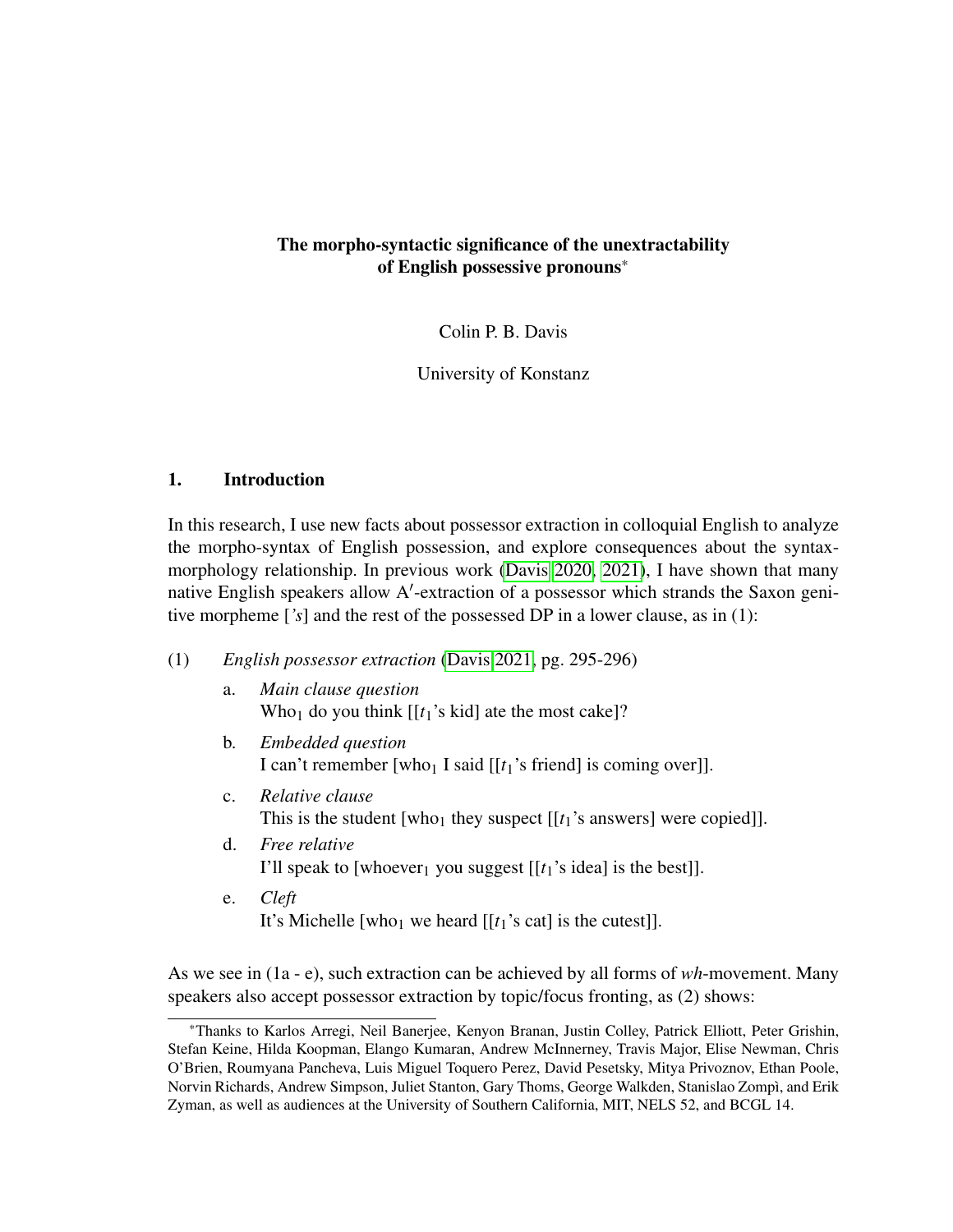- (2) *Possessor topic/focus fronting*
	- a. I don't think John's cat is particularly cute, but Mary<sub>1</sub>, I've always said  $[t_1]$ 's cat] is really adorable.
	- b. My dog is always well behaved. But [that guy]<sub>1</sub>, I think  $[t_1]$ 's dumb noisy dog] should get kicked out of the park.
	- c. Your mom is, unfortunately, not a great cook.  $[My \text{ mom}]_1$ , however, I suspect [*t*<sub>1</sub>'s cooking] could win prizes.

However, similar fronting is unavailable for possessive pronouns, as (3) shows.

- (3) *No extraction of possessive pronouns by topic/focus fronting*[1](#page-0-0)
	- a. \*Your cooking is, unfortunately, not great.  $My_1$ , however, I suspect  $[t_1 \text{ cook-}$ ing] could win prizes.
	- b.  $*I$  don't think John's cat is particularly cute, but our/your<sub>1</sub>, I've always said  $[t_1]$ cat] is really adorable.
	- c. \*My dog is always well behaved. But his/her/their<sub>1</sub>, I think  $[t_1]$  dumb noisy dog] should get kicked out of the park.

The contrast between (2) and (3) above has been confirmed by 14 of 17 speakers whose judgments I have elicited. (The remaining 3 rejected all these examples, but reported the same contrast in cleft sentences, as discussed in footnote  $13.$ )<sup>[2](#page-0-0)</sup>

I argue that this fact clarifies the nature of English possessive pronouns. I assume that when a typical DP is a possessor, it sits in the specifier of a possessive D realized as [*'s*] [\(Abney 1987,](#page-11-0) [Corver 1992,](#page-12-2) [Chomsky 1995b,](#page-12-3) [Munn 1995\)](#page-13-0), as in (4):

(4) *Usual possessor DP in specifier of ['s]*



<sup>1</sup>The possessive form *its* has been omitted from this initial example set. See footnote 4.

<sup>&</sup>lt;sup>2</sup>The data analyzed here was acquired by eliciting judgments, via a questionnaire containing a list of pre-prepared sentences, from a set of 17 speakers who accept the baseline possessor extraction configuration reported in [Davis](#page-12-0) [\(2020,](#page-12-0) [2021\)](#page-12-1). The 14 speakers mentioned who accept the baseline configuration in (2) report a contrast between (2) and (3), as well as between (2) and an additional relevant configuration in (16) below, discussed in section 4.

<sup>2</sup> of the 14 speakers who corroborated the core contrast between (2) and (3) rated the configuration in (3) as marginally acceptable, though worse than (2). Since the majority of speakers do not have this judgment, I will not analyze this point of variation in detail here.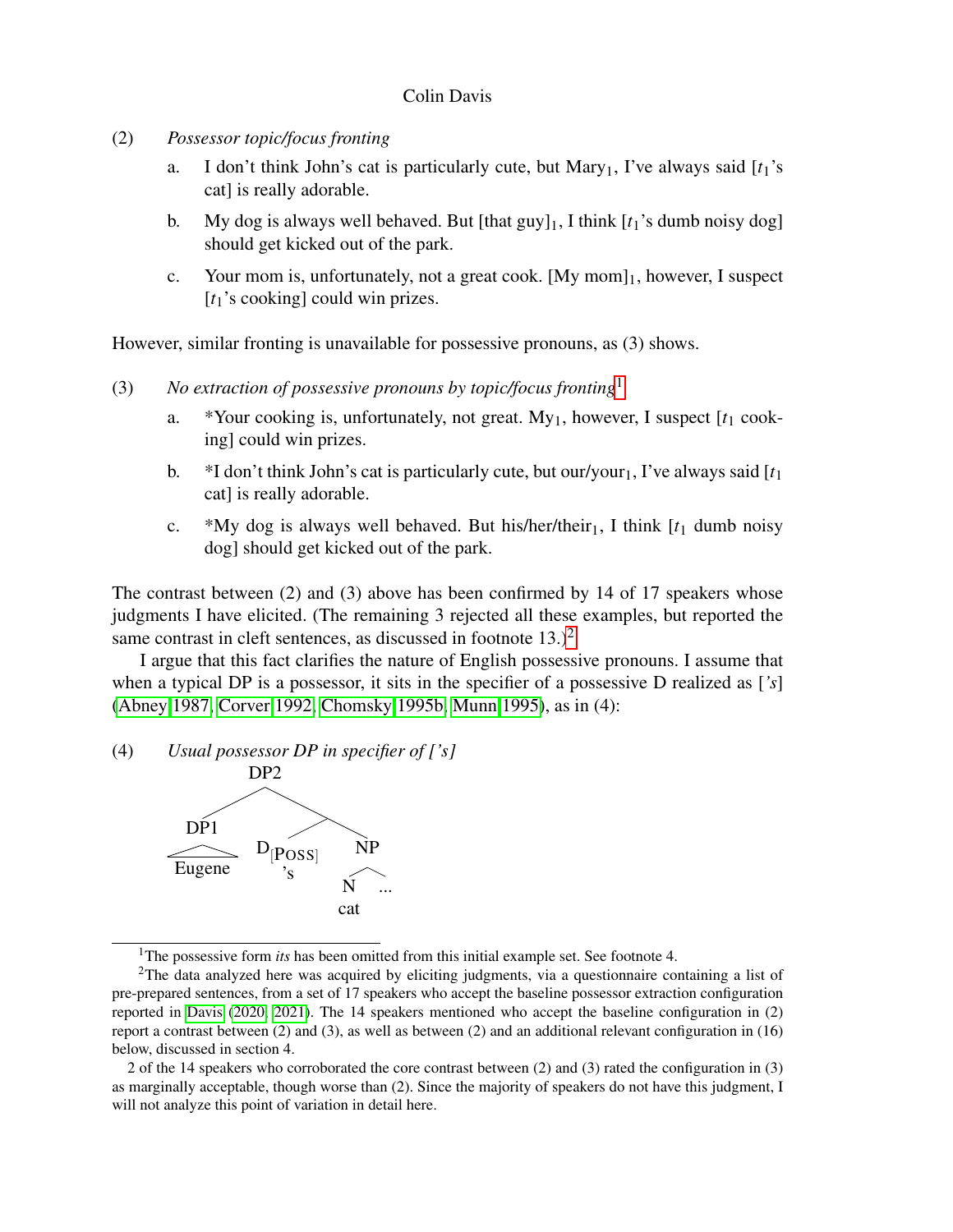In contrast, I'll argue that English possessive pronouns are portmanteau morphemes, which simultaneously express both the possessive D and the possessor, as previewed in  $(5)$ :

- (5) *Possessive pronoun morpho-syntax*
	- a. *Structure* DP  $\text{DP}_{[\text{1SG}]}$  $\rm D_{[Poss]}$  NP N ... b. *Corresponding morpho-phonological form*  $[DP_{[1SG]}$   $D_{[Poss]}$ my N cat ]

Since a DP and a D whose specifier it is in are not a constituent, if possessive pronouns correspond to such a structure, they should be immobile. We saw in (3) that this is correct.

This finding has two general consequences. First, this analysis provides new evidence that a single morpheme can simultaneously express multiple syntactic nodes, in portmanteau fashion. I'll argue that the *spanning* hypothesis [\(Bye and Svenonius 2012,](#page-12-4) [Merchant](#page-13-1) [2015,](#page-13-1) [Haugen and Siddiqi 2016,](#page-13-2) [Svenonius 2016\)](#page-13-3) straightforwardly allows portmanteau formation in the needed way. I'll show that a *fusion* analysis [\(Halle and Marantz 1993,](#page-13-4) [Harley and Noyer 1999,](#page-13-5) a.o.) also works. Second, this analysis has implications for phase theory [\(Chomsky 2000,](#page-12-5) [2001,](#page-12-6) a.o.) and questions about when a syntactic structure's morphology is decided. Specifically, I'll argue that DPs are phases (as many recent works assume), and that phases completely spell-out all at once [\(Fox and Pesetsky 2005a](#page-12-7)[,b,](#page-12-8) a.o.).

## 2. Background on possessor syntax and extraction

As mentioned above, I adopt the proposal that a usual possessor DP sits in the specifier of a possessive D realized as [*'s*]. Under this analysis, the word *whose* is made up of the *wh*-phrase *who*, and the possessive D which it is in the specifier of. This account predicts the well-known fact that *whose* cannot be extracted. Since this word corresponds to two elements that do not form an exclusive constituent, it is immobile [\(Corver 1992\)](#page-12-2):

- (6) *No extraction of 'whose'*
	- a. \*Mary is the author  $[*CP*$  whose<sub>1</sub> they said  $[[*t*<sub>1</sub>$  new book] is good]].
	- b. \*Whose<sub>1</sub> did you say we should buy  $[t_1 \text{ cookies}]$ ?

In contrast, since the possessor in spec-DP is itself a constituent, we predict the possibility of extracting it and stranding D below. We saw in (1) that in the colloquial register of some English speakers, this prediction is verified. In [Davis](#page-12-0) [\(2020,](#page-12-0) [2021\)](#page-12-1), I show that this is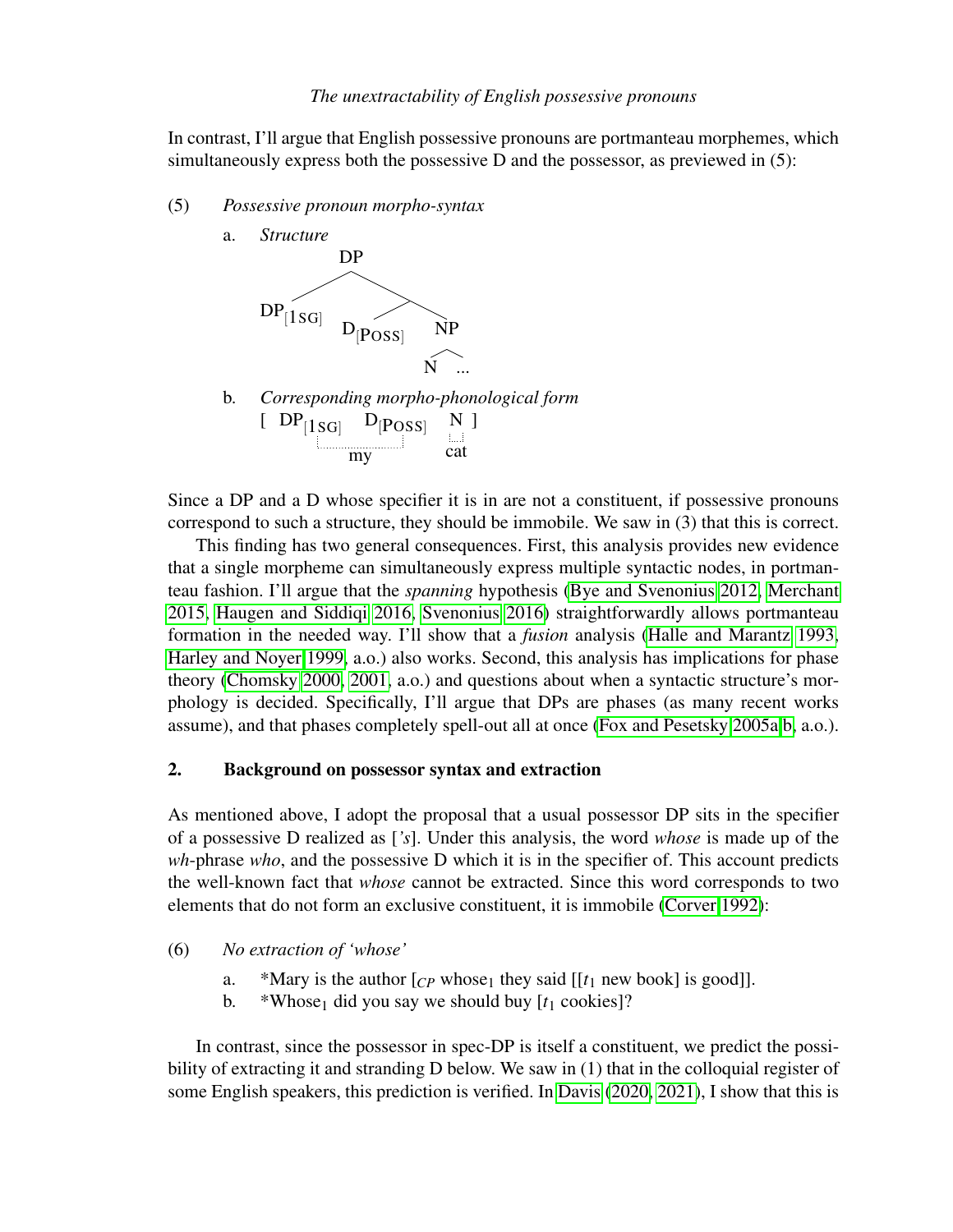indeed true extraction, and argue that what differentiates English grammars that do and do not allow such extraction is the evaluation timing of a phonological adjacency requirement of the clitic [*'s*].[3](#page-0-0) There I also describe and analyze the fact that such extraction must cross a clause boundary, as in (1). I have controlled for this in the test sentences analyzed here.

We saw in (2) that topic/focus fronting can extract a possessor. But we also saw in (3) that this is impossible for possessive pronouns. There would be no puzzle here if English pronouns were generally incapable of topic/focus fronting, but (7) shows that this is not so:

- (7) *Topic/focus fronting usually possible for English pronouns*
	- a. I don't like you, but him/her/them<sub>1</sub>, I like  $t_1$ .
	- b. I don't care how you talk to other people, but me<sub>1</sub>, you gotta respect  $t_1$ ! I'm the boss!
	- c. You1, I did not think *t*<sup>1</sup> would study syntax. You seem more like a phonologist.

## 3. Analysis: Possessive pronouns correspond to non-constituents

While a full DP possessor is immediately followed by [*'s*], most possessive pronouns clearly occur without this morpheme (though see footnote 4 on *his* and *its*).[4](#page-0-0)

(8) *English possessive pronouns* my / our / your / his / her / its / their

[Deal](#page-12-9) [\(2006\)](#page-12-9) notes that this pattern could be the result of deletion of [*'s*], or morphological merger of [*'s*] with the pronoun. I will argue that an analysis of the second sort is correct.

Consistent with this analysis is the fact that *his* and *its* cannot be fronted. For the first of these elements, we have seen this fact in (3c) above. For the latter, see (ii):

(ii) \*Your computer is slow, but mine is fast. Its<sub>1</sub>, I think  $[t_1$  processor] costs more than your car.

<sup>&</sup>lt;sup>3</sup>Various works attribute the typical illicitness of possessor extraction in English to a requirement of PF which rejects movement that separates a possessor from the possessive D [\(Chomsky 1995b,](#page-12-3) [Radford 1997,](#page-13-6) [Gavruseva 2000,](#page-12-10) [Gavruseva and Thornton 2001,](#page-13-7) a.o.). Indeed, Gavruseva & Thornton argue that PF adjacency requirements of this variety play an important role in constraining possessor extraction cross-linguistically. [Davis](#page-12-0) [\(2020,](#page-12-0) [2021\)](#page-12-1) builds on this general idea to account for the difference between English grammars with and without possessor extraction, as well as various details about such extraction's distribution.

<sup>4</sup>The only possessive pronouns for which the absence of [*'s*] is unclear are *his* and *its*. It is conceivable that we might decompose these into  $he + 's$  and  $it + 's$ . If this is the case, then we should be able to extract *he* or *it*, stranding [*'s*] below. As (i) shows, this is in fact impossible:

<sup>(</sup>i) a. \*I don't think Mary's cat is particularly cute, but take a look at John's. He<sub>1</sub>, I've always said [*t*<sub>1</sub> 's cat] is really adorable.

b. \*Your computer is slow, but mine is fast. It1, I think [*t*<sup>1</sup> 's processor] costs more than your car.

In the context of my analysis, this fact indicates that *his* and *its* are not synchronically decomposable, but rather are portmanteau forms just like the rest of the possessive pronouns under consideration here.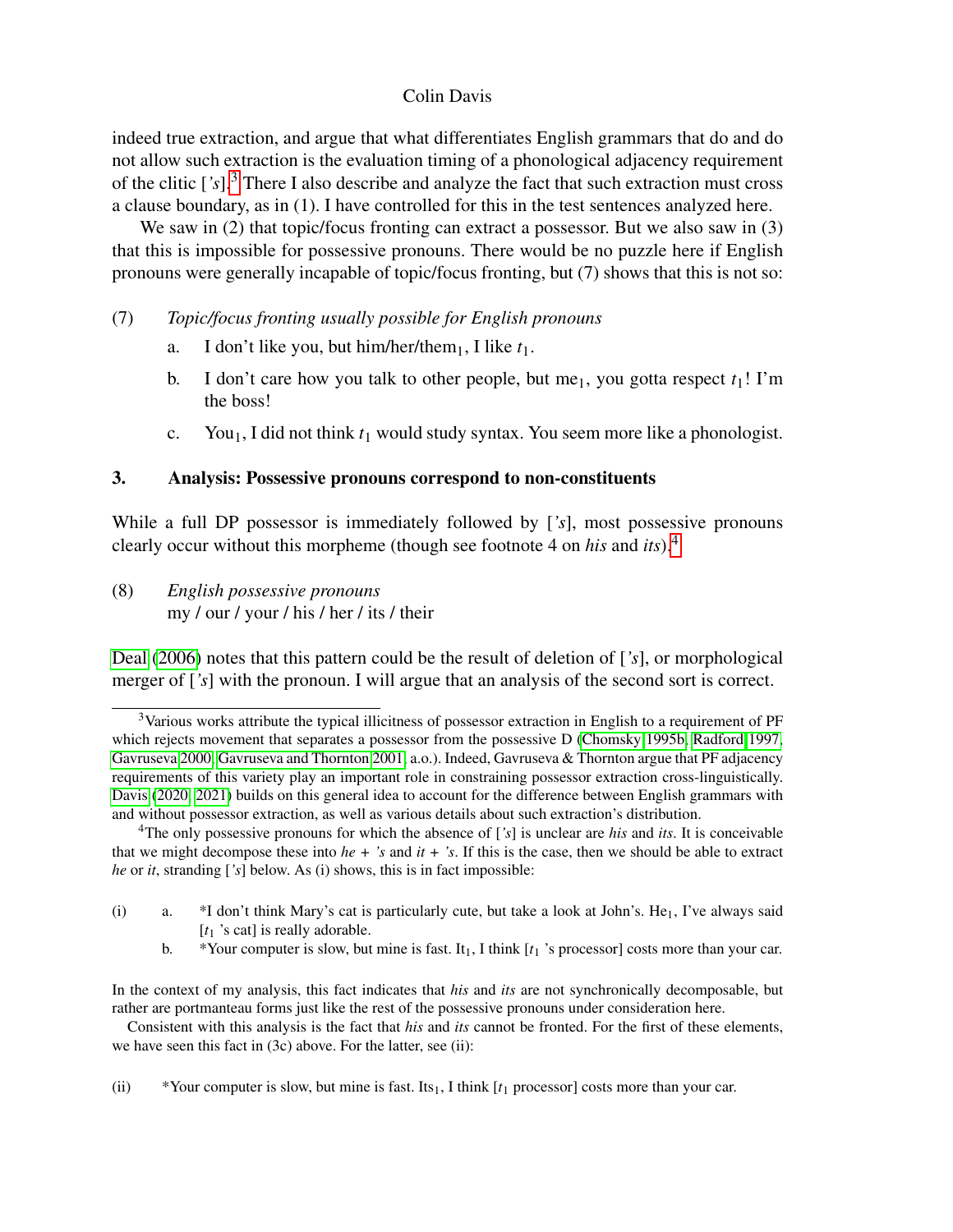An [*'s*] deletion analysis is effectively equivalent to one in which a rule of allomorphy requires possessive D to be silent when the possessor in its specifier is a (genitive) pronoun:

(9) *Hypothetical possessive pronoun and silent D*



If possessive pronouns simply correspond to DP constituents in the specifier of a silent D, nothing should prevent their extraction. However, in reality we have seen that unlike other possessors (and unlike other English pronouns), possessive pronouns are immobile.

Building on Deal's suggestion that English possessive pronouns involve morphological merger of the pronoun and [*'s*], I argue that English possessive pronouns are portmanteau morphemes which simultaneously express D and the pronoun in its specifier:

## (10) *Possessive pronoun portmanteau*



We will see that this analysis makes the right predictions.<sup>[5](#page-0-0)</sup> I implement this analysis using the Distributed Morphology framework [\(Halle and Marantz 1993,](#page-13-4) [Harley and Noyer 1999,](#page-13-5)

<sup>5</sup>[Deal](#page-12-9) [\(2006\)](#page-12-9) argues that analysis #1 best captures the fact that some speakers permit forms like *your all's / your guys'*, which she suggests involve the pronoun being assigned genitive morphology, with the intervening element bleeding the rule that would normally delete [*'s*] (which by assumption requires adjacency). Deal notes that not all speakers allow such forms, and thus suggests that speakers vary between analysis #1 and analysis #2. If the extraction ban I focus on here also holds for speakers who are capable of possessor extraction and who allow forms like these, then this would suggest that analysis #2 is universally correct. This would entail that another factor is responsible for the morphological variation Deal observes.

Another possibility is that the forms Deal notes are exceptions that don't stem from general principles. As this hypothesis might lead us to predict, in my judgment *your guys'* is marginal, but the use of the possessive pronoun in several other analogous contexts is clearly unacceptable (i). See also the facts in (12) below.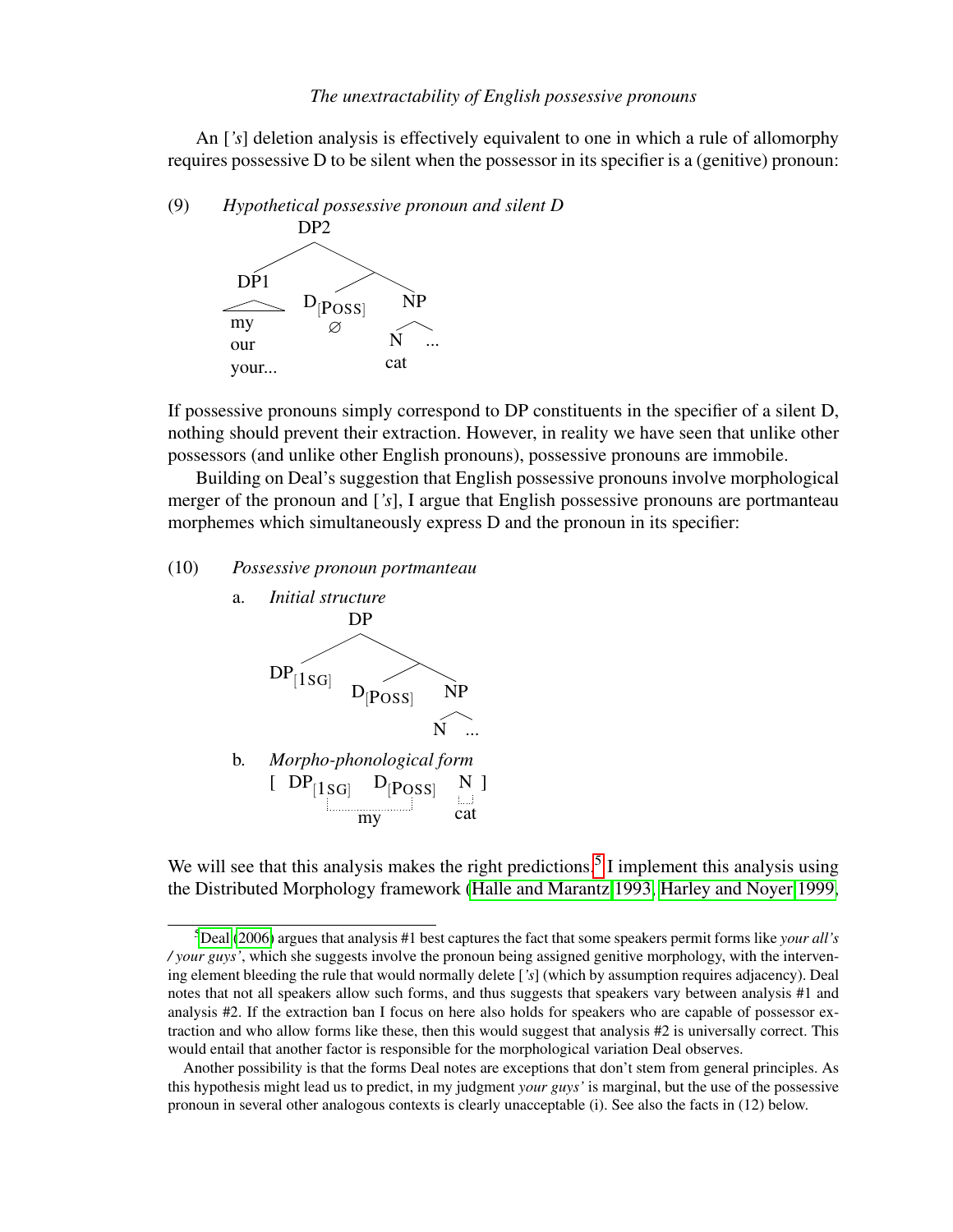a.o.). According to this theory, syntactic structures begin as abstract representations that lack information about word order or morpho-phonological form. Rather, that information is assigned later on, when the structure in question is passed off to the PF component of the grammar (*spell-out*). To ensure an explicit implementation, it will also be useful to assume that word order assignment (linearization) precedes the determination of morphophonological form [\(Embick 2010,](#page-12-11) [Arregi and Nevins 2012,](#page-11-1) [Haugen and Siddiqi 2016,](#page-13-2) a.o.).

As stated above, I assume that usual possessive DPs sit in the specifier of a D realized by its default form [*'s*]. Since the morphology of these possessors straightforwardly corresponds to a phrase in spec-DP, the extractability of such possessors is accurately predicted. In contrast, under my analysis pronominal possessor morphology is the simultaneous realization of the possessor pronoun and D with one portmanteau morpheme. This analysis captures the fact that such possessive forms cannot be extracted: morphemes like *my* do not correspond to a syntactic constituent, and thus are immobile. This analysis also predicts the fact that the morpheme [*'s*] is absent from these possessive forms (though see footnote 4 above about *his* and *its*). If a given syntactic node can only be morphologically expressed once [\(Halle and Marantz 1993,](#page-13-4) [Bobaljik 2000,](#page-11-2) [Arregi and Nevins 2012,](#page-11-1) [Coon and Keine](#page-12-12) [2020\)](#page-12-12), when a portmanteau possessive form is used, D will not be expressed independently.

## 3.1 Implementation and more on portmanteau formation and pronoun structure

Distributed Morphology hypothesizes that each morpheme corresponds to one syntactic terminal node, never a non-terminal or a non-constituent. My analysis for English possessive pronouns contradicts both of these hypotheses, since I argue that these morphemes subsume multiple syntactic elements: a head  $(D_{[POSS]})$  and a phrase (the possessor).

The hypothesis that morpho-phonological form can only be assigned to individual ter-minals has been challenged.<sup>[6](#page-0-0)</sup> However, for this paper it will suffice to add to Distributed Morphology the hypothesis that one morpheme can express multiple adjacent nodes via *spanning* [\(Bye and Svenonius 2012,](#page-12-4) [Merchant 2015,](#page-13-1) [Haugen and Siddiqi 2016,](#page-13-2) [Svenonius](#page-13-3) [2016\)](#page-13-3), thus creating a 'portmanteau'. As usually defined, spanning can only apply to terminals that are structurally adjacent. Thus if pronouns are fully-projected DPs, we expect it to be impossible for a portmanteau to span across the possessive D as well as the D and/or N terminal(s) of the pronoun in its specifier. However, since pronouns are a closed class of functional items that plausibly lack a lexical core (NP), it may be that (English) pronouns are usually non-projecting determiners (following [Postal 1969,](#page-13-8) [Abney 1987,](#page-11-0) [Baltin 2012\)](#page-11-3).<sup>[7](#page-0-0)</sup> If so, spanning can indeed express both a possessor pronoun and the adjacent possessive D via a single portmanteau morpheme. This is what I will assume here, as (11) illustrates:

<sup>(</sup>i) a. [We/us/\*our students]' rights are being violated.

b. [You/\*your two]'s cake was the best one at the picnic.

<sup>6</sup>See for instance work in the *Nanosyntax* framework [\(Caha 2009,](#page-12-13) [Starke 2009,](#page-13-9) a.o.). For Nanosyntax, it is possible to assign morpho-phonological form to non-terminal nodes and thus in effect use one morpheme to express multiple terminals. Nanosyntax is nevertheless capable of lexical insertion only at constituent nodes, and cannot permit one morpheme to 'stretch' across multiple terminals in the way that I argue here.

<sup>&</sup>lt;sup>7</sup>However, there is likely variation in the structure of pronouns (Déchaine and Wiltschko 2002).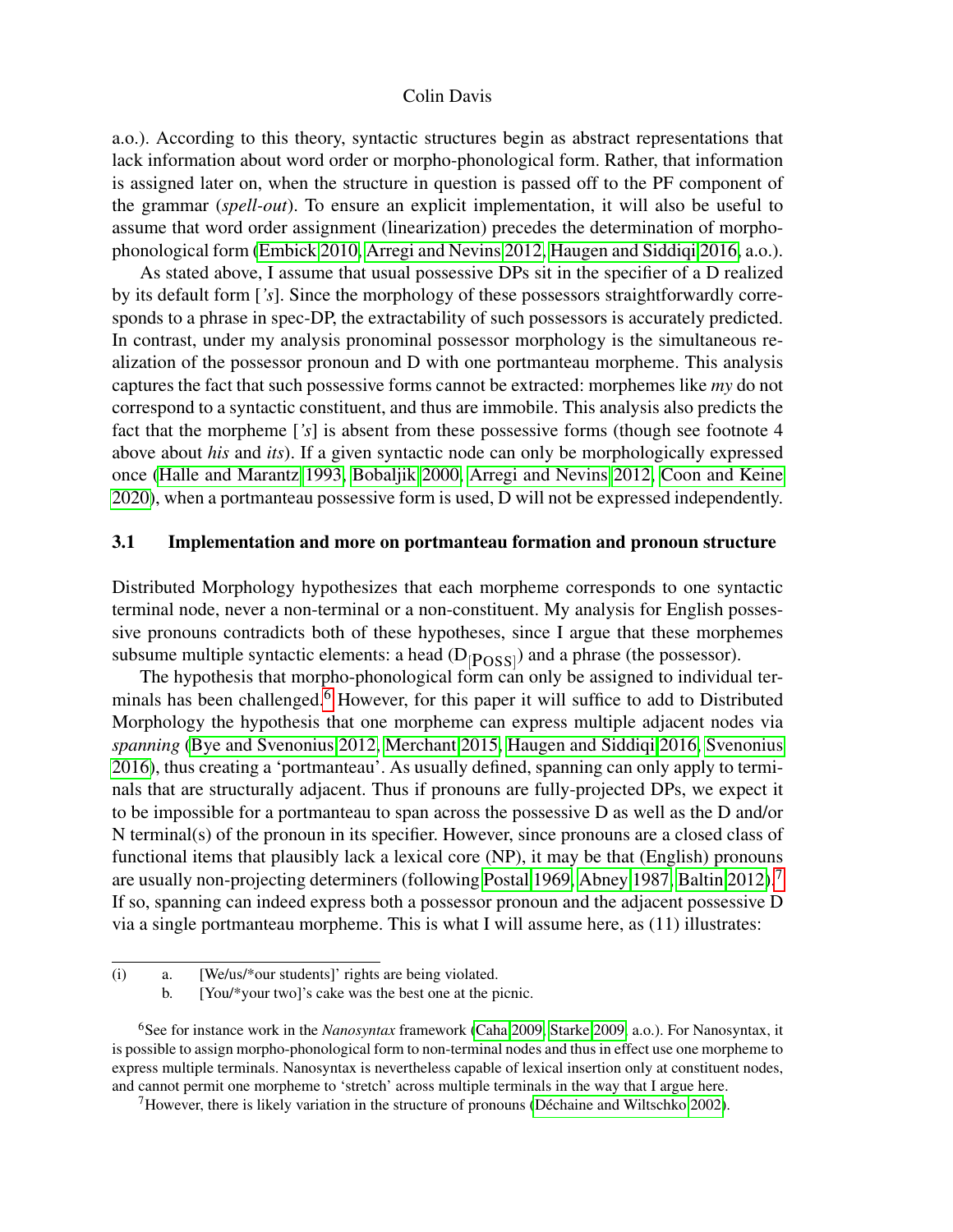(11) *Possessive portmanteau derivation: Revised*



Additionally, if the nodes expressed together as a portmanteau morpheme by spanning must be structurally adjacent, then we accurately predict the fact that a pronoun which is linearly adjacent to a possessive D, but separated from it by additional structure, cannot trigger use of a portmanteau possessive form:

(12) *Linear adjacency is not sufficient for use of a possessive portmanteau*

- a. The picture of  ${}^{?}$ them's/\*their frame is really ugly.
- b. You don't seem like yourself today. The real  $\frac{1}{2}$ you's/\*your baking skills are much better.
- c. Won't you submit little old  $\text{?me's}$ /\*my cake to the baking contest?

This concludes the core analysis. Next, I argue that this analysis clarifies our understanding of how the syntax-morphology mapping is established.

# 4. DPs as phases and the timing of spell-out

Following [Chomsky](#page-12-5) [\(2000,](#page-12-5) [2001\)](#page-12-6) and much related work, a great deal of research has pursued the hypothesis that syntactic structures are evaluated by the morpho-phonological (and semantic) components of the grammar chunk-by-chunk. In Chomsky's terms, these chunks are *phases*. [8](#page-0-0) Current research adopting phase theory most commonly assumes that vP and CP are phases. Many works take DP to be a phase as well [\(Heck and Zimmer](#page-13-10)[mann 2004,](#page-13-10) Bošković [2005,](#page-12-15) [2014,](#page-12-16) [2016,](#page-12-17) [Newell 2008,](#page-13-11) [Newell and Piggott 2014,](#page-13-12) [Syed and](#page-13-13) [Simpson 2017,](#page-13-13) [Simpson and Park 2019\)](#page-13-14). I argue that the English facts under examination indicate that DPs are phases, and also tell us something about the nature of phases more generally. In phase theories, when a phasal constituent is completely built, some part of it is *spelled-out* and consequently assigned morpho-phonological form. Let's consider two variants of this theory, assuming that DP is a phase.

<sup>&</sup>lt;sup>8</sup>See [Citko](#page-12-18) [\(2014\)](#page-12-18) for an overview of many of the developments in phase theory.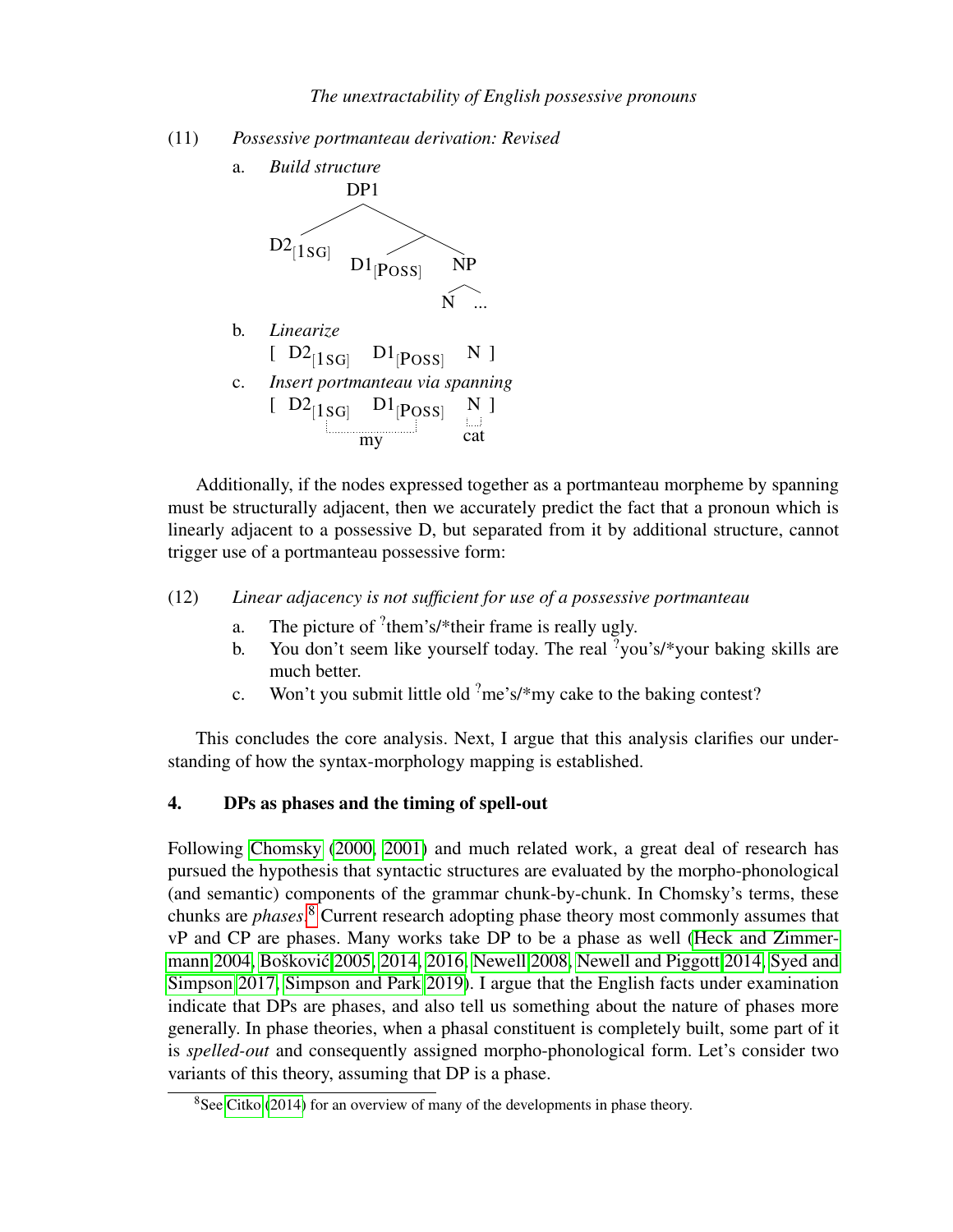For Chomsky, when spell-out applies to a phasal phrase, only its complement is spelledout. Therefore for this theory, when a DP is built, only NP is subject to spell-out. The rest of the material in DP will not be spelled-out until the next highest phase (vP, CP) spells-out:

(13) *Phase theory #1: When DP is built, only NP spells-out*



Another phase hypothesis initiated by [Fox and Pesetsky](#page-12-7) [\(2005a,](#page-12-7)[b\)](#page-12-8) is that when a phase is built, it is entirely spelled-out at once, entailing that all of DP and NP spell-out together:<sup>[9](#page-0-0)</sup>

(14) *Phase theory #2: Simultaneous spell-out of the entire DP*



My analysis of the immobility of possessive pronouns in English adjudicates between these two phase theories. I have proposed that the possessive pronominal forms under discussion are portmanteau morphemes which express both a possessor pronoun and possessive D. In phase theory, and Distributed Morphology more generally, it is argued that morpho-phonological form is not assigned to syntactic material until it spells-out. This means that the portmanteau morphology that expresses D and the possessive pronoun will not be assigned until the time that spell-out applies to them. Recall that under the first version of phase theory described above, when a DP is built, only NP spells out. If this is so, D and its specifier will remain un-spelled-out until the completion of a higher phase (vP, CP). Notice that under this analysis, we expect the possibility of extracting the possessor pronoun DP before portmanteau morphology is assigned. If movement separates the possessive D and possessor before they spell-out, we would expect them to both be realized with alternative morphology—presumably their default forms. For the possessive D, this

<sup>&</sup>lt;sup>9</sup>See [Davis](#page-12-0) [\(2020\)](#page-12-0) for an in-depth discussion of this theory and relevant further literature.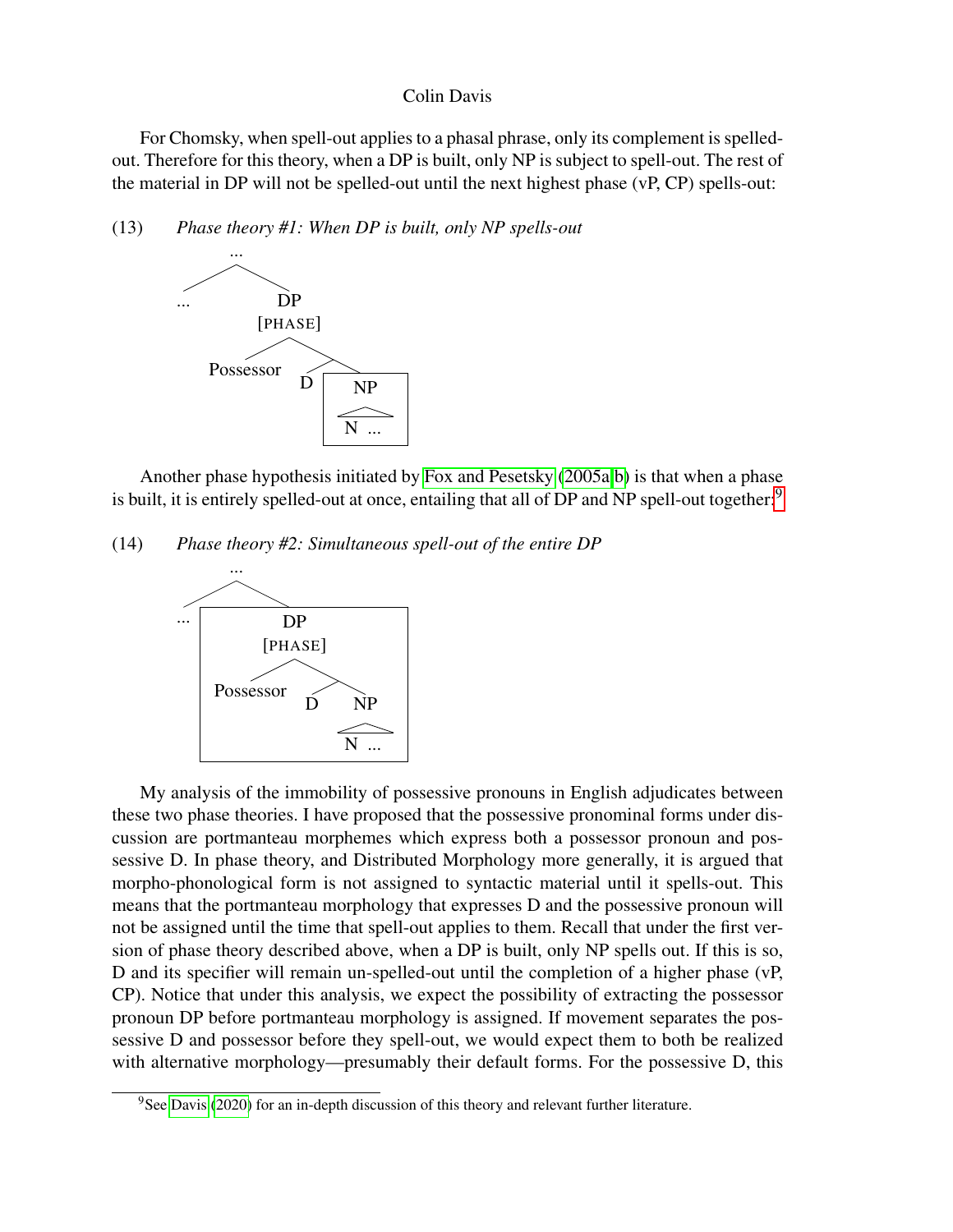is [*'s*]. For the extracted pronoun, this would be accusative morphology, which has been argued to be the default form that English pronouns take when no other form is available [\(Marantz 1991,](#page-13-15) Schütze 2001, [Preminger 2014\)](#page-13-17). The schema in  $(15)$  shows this prediction:

(15) *Prediction: Separated pronoun and D will receive default morphology*



In reality, 12 of 14 speakers who accept extraction of full DP possessors (2) report that sentences matching the schema in (15) are unacceptable, as shown in (16) below.<sup>[10](#page-0-0)</sup>

- (16) *An alternative attempt at possessor pronoun fronting*
	- a. \*Your cooking is, unfortunately, not great. Me<sub>1</sub>, however, I suspect  $[t_1$  ('s) cooking] could win prizes.
	- b.  $*I$  don't think John's cat is particularly cute, but us/you<sub>1</sub>, I've always said  $[t_1]$ ('s) cat] is really adorable.
	- c. \*My dog is always well behaved. But him/her/them<sub>1</sub>, I think  $[t_1$  ('s) dumb noisy dog] should get kicked out of the park.

Recall once more that typical possessive pronouns are immobile, as (17) shows again.

- (17) *No extraction of possessive pronouns by topic/focus fronting*
	- a. \*Your cooking is, unfortunately, not great. My1, however, I suspect [*t*<sup>1</sup> ('s) cooking] could win prizes.
	- b.  $*I$  don't think John's cat is particularly cute, but our/your<sub>1</sub>, I've always said [t<sub>1</sub> ('s) cat] is really adorable.

 $10$ Above, I adopted the proposal that pronouns are non-projecting determiners, as diagrammed again in (15) above, where the pronoun moves. As I've shown, such movement is unacceptable in reality. If movement of heads is usually strictly local [\(Travis 1984\)](#page-13-18), then we might expect the movement in (15) to be independently ruled out. However, if pronouns are in general bare D heads, this cannot be correct: We've seen in (7) above that English pronouns are usually mobile. Under a *bare phrase structure* approach to labeling [\(Chomsky](#page-12-19) [1995a,](#page-12-19)[b,](#page-12-3) a.o.) a non-projecting head is its own maximal projection, and thus should be capable of phrasal movement. I assume that for this reason pronouns are in general capable of phrasal movement, and argue that the configuration in (15) is illicit due to a morphological problem, not a syntactic one, as described here.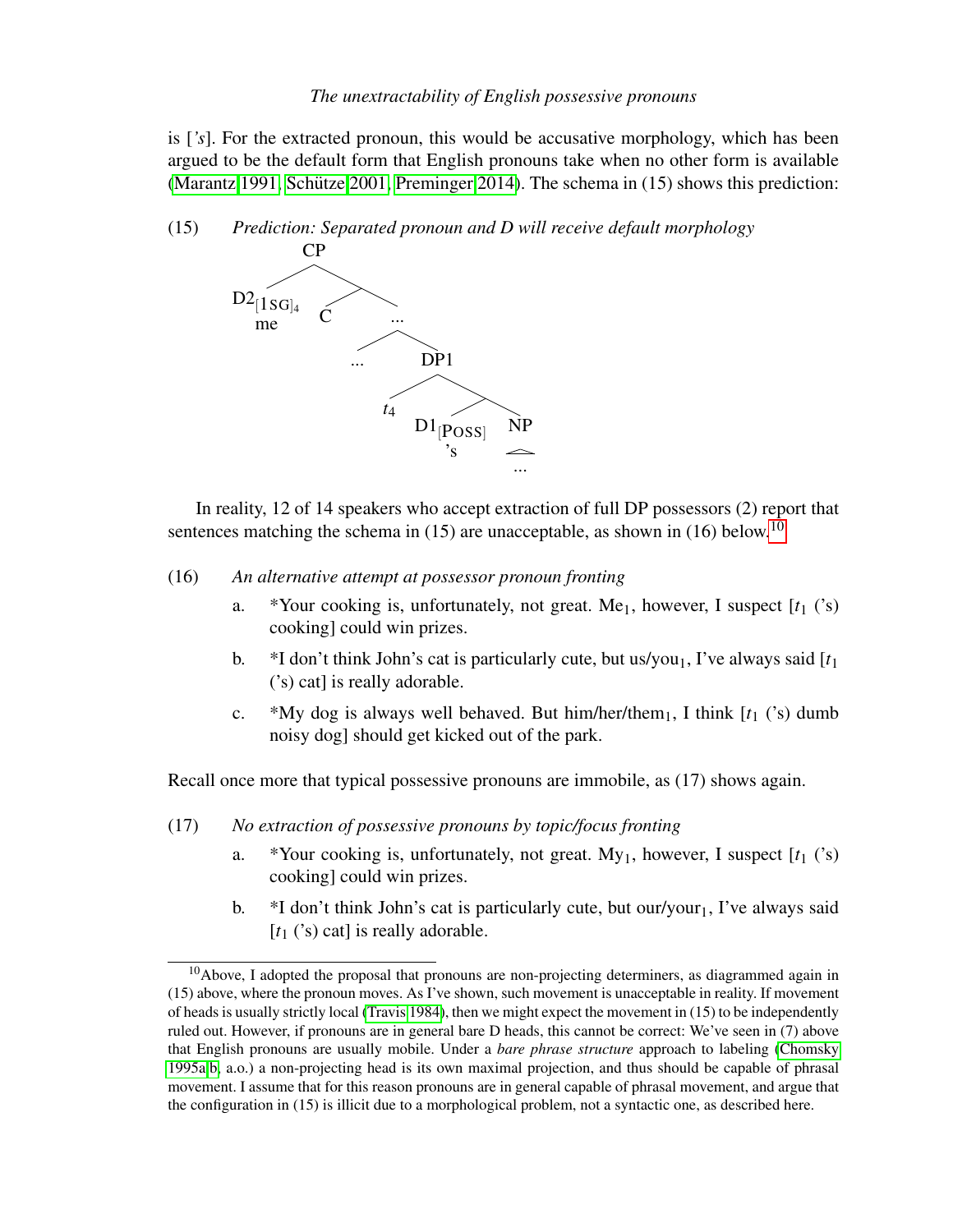c. \*My dog is always well behaved. But his/her/their<sub>1</sub>, I think  $[t_1 \text{ ('s)}$  dumb noisy dog] should get kicked out of the park.

Several speakers note that the configuration in (16) is less degraded than that in (17), though still unacceptable.<sup>[11 12](#page-0-0)</sup> While the sentences in  $(17)$  should indeed be illicit due to involving impossible non-constituent movement, this issue should not apply to the sentences in  $(16).$ <sup>[13](#page-0-0)</sup> I argue that the sentences in (16) are unacceptable due to a morphological problem.

Recall that, under the second version of phase theory mentioned above, when a DP is constructed it is immediately and entirely spelled-out. Under this theory, we predict that there will be no chance for the possessor pronoun to extract alone into a higher part of the clause before being spelled-out. Rather, the possessor pronoun and possessive D will be assigned their combined portmanteau form immediately, before any movement from the possessed DP can occur. Since after spell-out the pronominal DP does not correspond to an independent free morpheme, there is no morpho-phonologically legal way to extract it. Extraction of an entire portmanteau possessive form would be morpho-phonologically legal, since these are free morphemes (*my, your,* etc.). However, they do not correspond to an exclusive constituent, so the syntax cannot extract them. Thus we accurately predict that the attempts at possessive pronoun fronting in (16) and (17) above both will fail.<sup>[14](#page-0-0)</sup>

- (i) a. It's  $[my MOTHER]_1$  that I suspect  $[[t_1]_1^s$  cooking could win prizes].
	- b.  $*$ It's MY<sub>1</sub> that I suspect [[ $t_1$ ('s) cooking] could win prizes].
	- c.  $*$ It's ME<sub>1</sub> that I suspect  $[[t_1('s) \text{ cooking}]$  could win prizes].

Of the 3 speakers mentioned in the introduction who do not accept topic/focus fronting for full DP possessors, 2 of them share the contrasts shown in (i) above, while the third accepts the contrast between (ia) and (ib), but states that (ic) is acceptable. This speaker thus patterns like the 2 speakers mentioned in footnote 12 who marginally accept extraction of the form in (16). This general pattern of judgments for possessor extraction in clefts has the same distribution as the judgments for sentences involving non-clefting topic/focus extraction. These clefting facts can therefore be taken as additional evidence for the proposals laid out in this section.

<sup>14</sup>Recall that, as stated in footnote 12 above, 2 of 14 relevant speakers find the extraction configuration in (16) to be marginally acceptable. The fact that this configuration is less severely degraded for many speakers, and accepted by 2 of them, suggests that the morphological problem in (16) is less severe than the constituency problem in (17). The movement in (17) should be genuinely impossible due to the nature of Merge, which unavoidably operates only on constituents. However, the sentences in (16) could be generated by choosing a sub-optimal morphological derivation—either by suspending the usual portmanteau insertion, or by overriding the portmanteau form with default morphology after extraction occurs.

 $11$ In both (16) and (17), [*'s*] is placed in parentheses to show for the sake of completeness that such sentences remain unacceptable whether this morpheme is included, or omitted.

<sup>&</sup>lt;sup>12</sup>While 12 of 14 speakers rated the sentences in (16) as unacceptable, 6 of those 12 suggested that the violation in (16) is slightly less severe than that in the examples of (17). The remaining 2 of those 12 speakers judged that the examples in (16) are marginally acceptable. See footnote 14 below for further discussion.

 $13$ Gary Thoms (p.c.) points out that though for him possessor topic/focus fronting is somewhat degraded in the first place, possessor extraction via clefting is not (ia). He also points out that while clefting a full DP possessor as in (ia) is not degraded, it is impossible to cleft either a typical possessive pronoun (ib) or an accusative possessor pronoun (ic):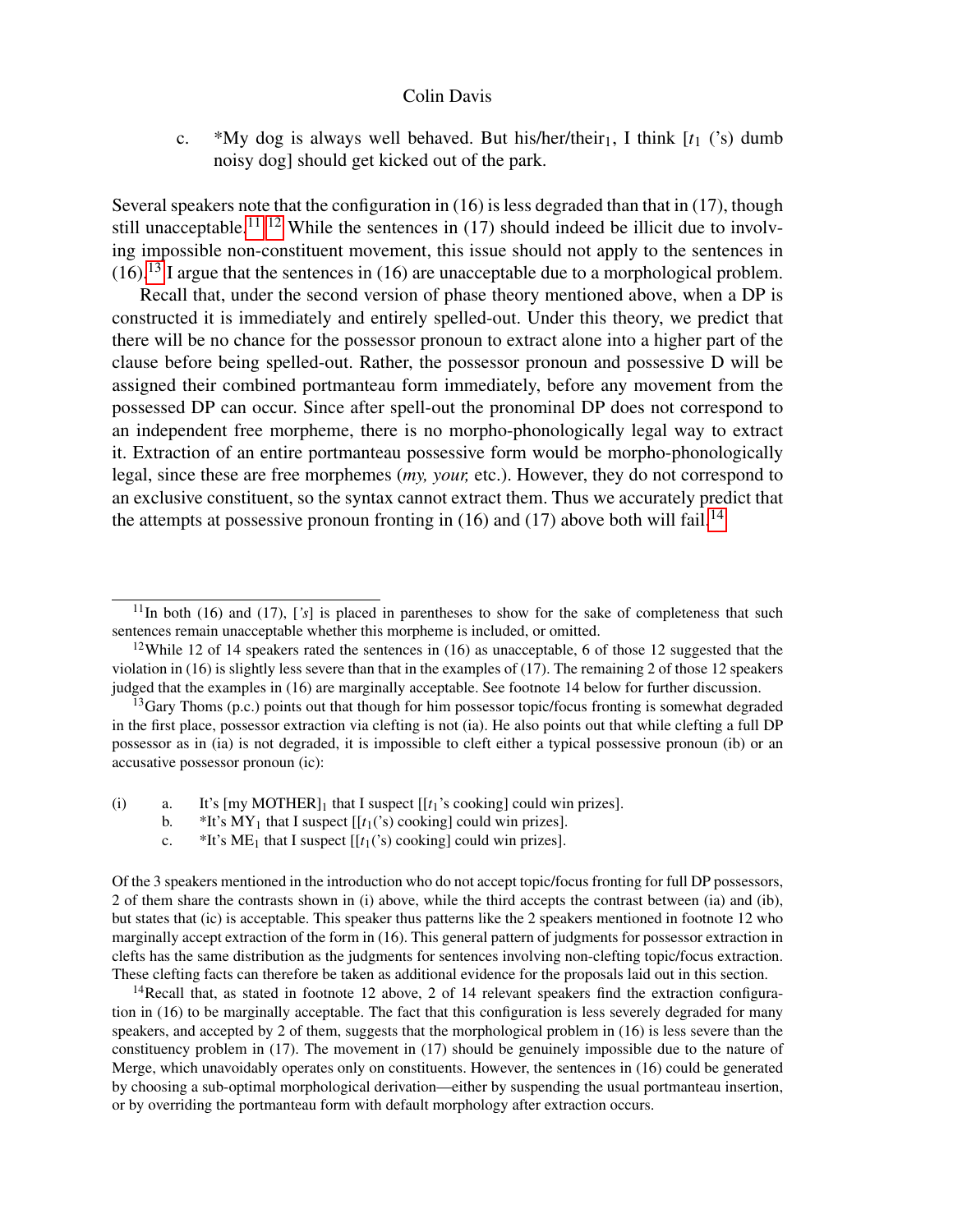In summary, if phases fully spell-out immediately, and DP is a phase, the portmanteau expressing both D and the possessor pronoun in English is assigned before extraction can occur. Thus English possessive pronouns are immobile.[15](#page-0-0)

### 5. An alternative analysis using fusion

To achieve portmanteau formation, much literature assuming Distributed Morphology appeals to a mechanism of *fusion*, which unites multiple terminal nodes into one at spell-out before rules of morphological assignment apply. Since fusion operates on terminal nodes, a fusion analysis would require adopting some version of the view that pronouns are nonprojecting heads, as discussed above. In the context of this analysis, it would be necessary to assume fusion of the possessor pronoun and the possessive D, as shown below:

### (18) *Possessive portmanteau formation via fusion*



<sup>&</sup>lt;sup>15</sup>In Chomsky's phase theory, once spell-out applies the content of the phase's complement is inaccessible for any later syntactic operations (as defined by the Phase Impenetrability Condition) in such a way that motivates phenomena like successive-cyclic movement. In contrast, since for the Cyclic Linearization theory spell-out applies to the entire phase, this theory cannot posit a Phase Impenetrability Condition, or else it would predict the impossibility of movement from phases. Instead, Cyclic Linearization derives effects like successive-cyclic movement from considerations of word order assignment. Note that since Cyclic Linearization lacks a Phase Impenetrability Condition, it does not by itself ban extraction of a possessive pronoun in a configuration like (17) above. Therefore even in this theory, it is necessary to identify another reason for the illicitness of such extraction. The arguments of this paper fill this gap.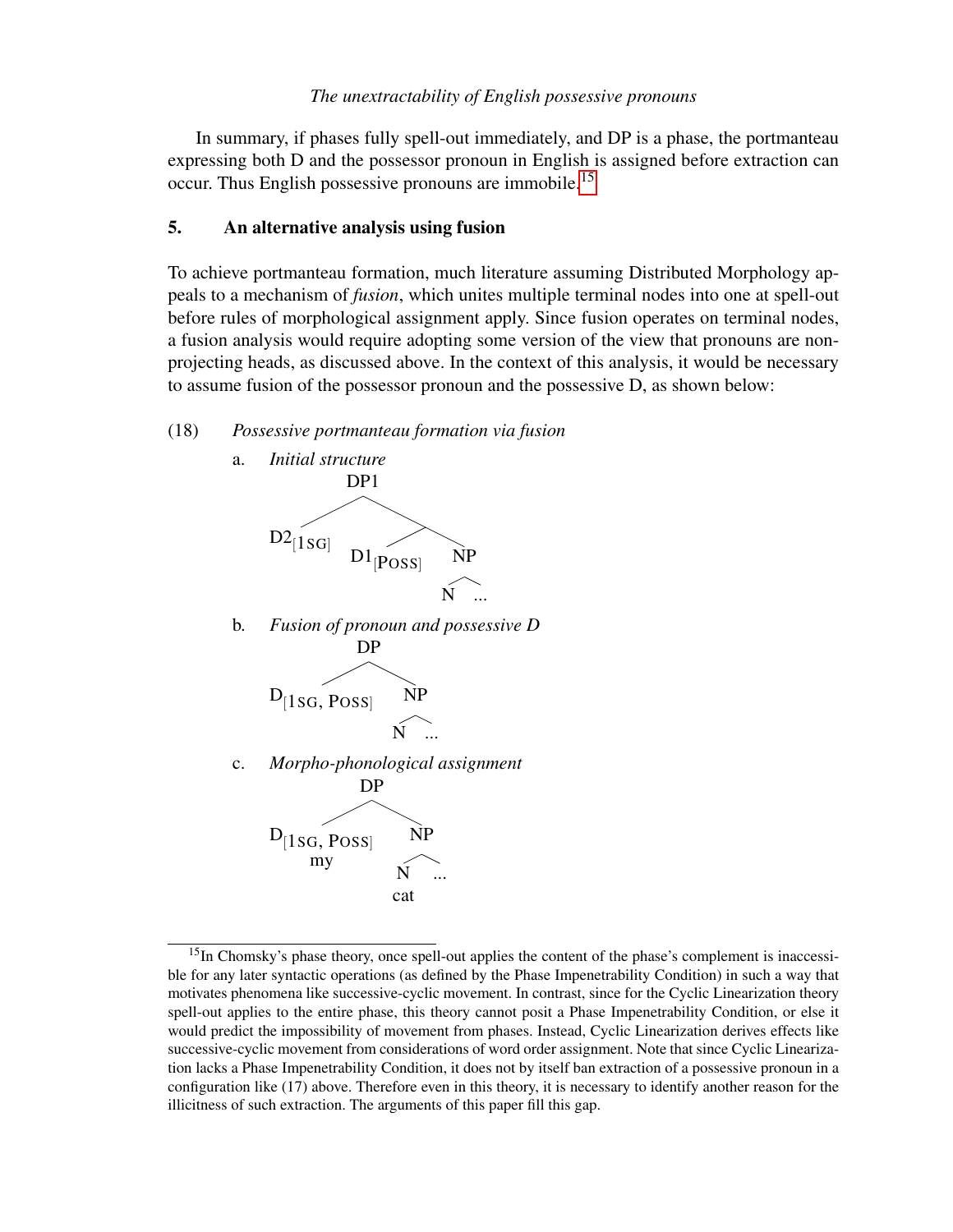Assuming that the constituent in question continues to be labeled DP post-fusion, it is the case that this DP is headed by a D that is the result of fusion of multiple elements as we see above, where this fused D is realized as *my*. Since this fused D is the head of the DP, this head should be incapable of phrasal movement, which is typically unavailable for heads [\(Travis 1984,](#page-13-18) a.o.). Thus the possessive pronominal morpheme that realizes this fused D is correctly predicted to be unextractable. Also, if following the arguments of the previous section this post-syntactic fusion process applies as soon as DP spells-out, fusion will always occur before there is any chance for extraction to occur.<sup>[16](#page-0-0)</sup>

## 6. Conclusion

This analysis provides new evidence that one morpheme can express adjacent terminals via mechanisms like *spanning* or *fusion*. The impossibility of bleeding portmanteau formation by possessive pronoun extraction (presumably resulting in default non-portmanteau mor-phology) provides evidence that phases spell-out all at once, and that DPs are phases.<sup>[17](#page-0-0)</sup>

Various questions remain. For example, the post-nominal possessive construction in (19a) and the ellipsis strategy in (19b) below may involve, in at least some instances, the cooccurrence of [*'s*] and a possessive pronoun. Since I've argued that such pronouns express possessive D, this is a puzzle (as is the nature of *mine*), which I leave unsolved.

(19) *Potential combinations of possessive pronoun and ['s]*

- a. a cat of mine / ours / yours / his / hers / theirs
- b. Q: Is that a cat? A: Yes, mine / ours / yours / his / hers / theirs

#### **References**

- <span id="page-11-0"></span>Abney, Steven. 1987. *The Noun Phrase in its Sentential Aspect*. Doctoral dissertation, MIT: Cambridge MA.
- <span id="page-11-1"></span>Arregi, Karlos, and Andrew Nevins. 2012. *Morphotactics: Basque Auxiliaries and the Structure of Spellout*. Dordrecht: Springer.
- <span id="page-11-3"></span>Baltin, Mark. 2012. *The structural signature of pronouns*. Unpublished manuscript, New York University.
- <span id="page-11-2"></span>Bobaljik, Jonathan. 2000. The ins and outs of contextual allomorphy. In *University of Maryland Working Papers in Linguistics: Proceedings of the Maryland Mayfest on*

<sup>16</sup>Under a *bare phrase structure* approach to labeling [\(Chomsky 1995a,](#page-12-19)[b,](#page-12-3) a.o.) a non-projecting head is its own maximal projection, and therefore should be capable of phrasal movement. Thus if pronouns are generally non-projecting determiners as discussed in section 3.1 above, those pronouns that are not formed via fusion are correctly predicted to still be capable of movement, as in (7) above.

<sup>&</sup>lt;sup>17</sup>The analysis of English possessor extraction in [Davis](#page-12-0) [\(2021\)](#page-12-1) argues against the phasehood of DP. Davis [\(2020\)](#page-12-0) criticizes this proposal, and attempts to revise that account to allow for DP phasehood. The analysis of possessive pronoun immobility that I have proposed here works straightforwardly if we assume that DPs are phases, though these results might also emerge as desired assuming just the phasehood of vP and CP.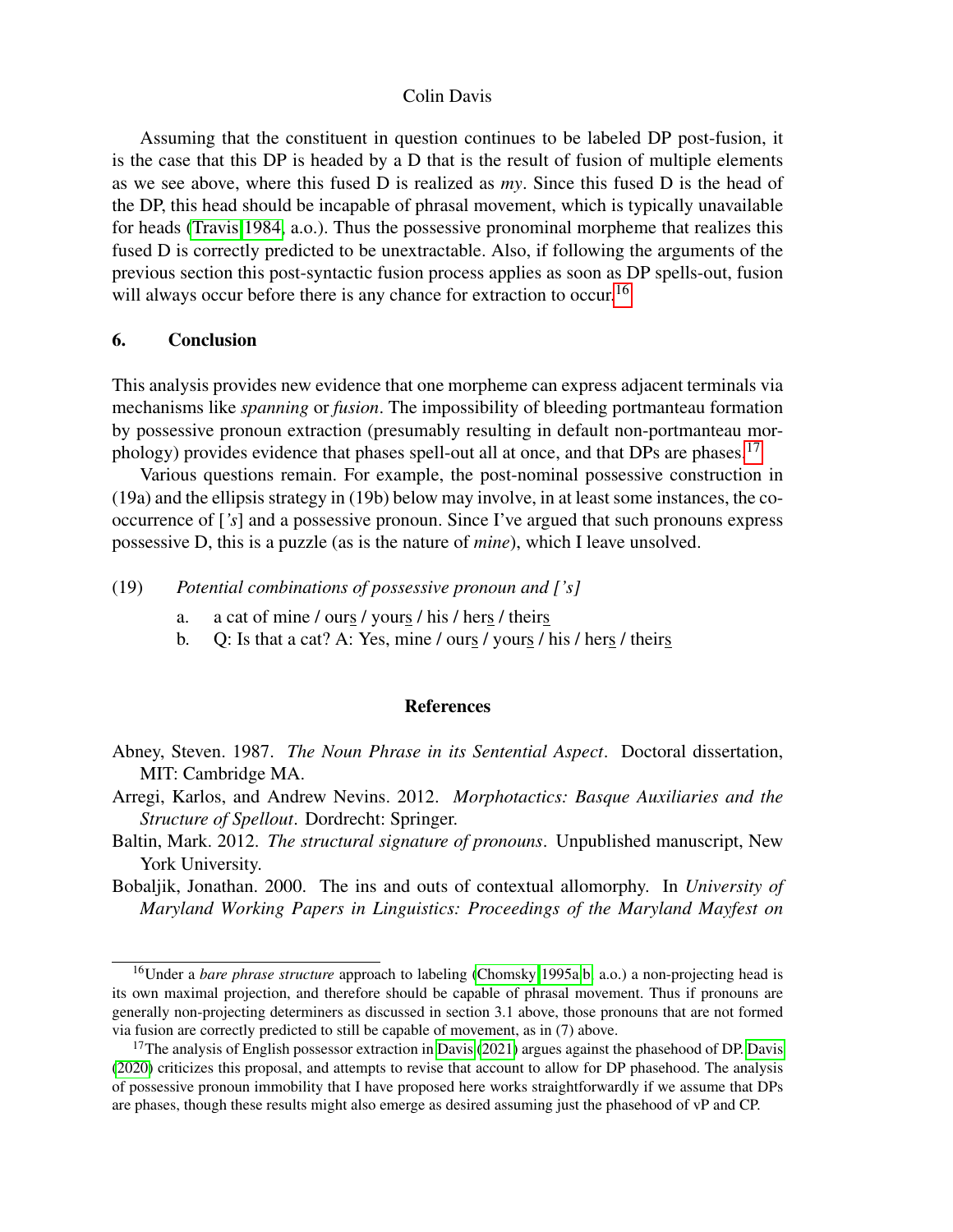*Morphology*, ed. by Grohmann K.K. and Struijke C, volume 10, 35–71. College Park: UMDWPL.

- <span id="page-12-15"></span>Bošković, Željko. 2005. On the locality of left branch extraction and the structure of NP. *Studica Linguistica* 59:1–45.
- <span id="page-12-16"></span>Bošković, Željko. 2014. Now I'm a Phase, Now I'm Not a Phase: On the Variability of Phases with Extraction and Ellipsis. *Linguistic Inquiry* 45:27–89. Https://doi.org/10.1162/LING\_a\_00148.
- <span id="page-12-17"></span>Bošković, Željko. 2016. Getting really edgy: On the edge of the edge. *Linguistic Inquiry* 45:1–33. Https://doi.org/10.1162/LING a 00203.
- <span id="page-12-4"></span>Bye, Patrik, and Peter Svenonius. 2012. Non-concatenative morphology as an epiphenomenon. In *The Morphology and Phonology of Exponence*, ed. by Jochen Trommer, 427–495. Oxford University Press.
- <span id="page-12-13"></span>Caha, Pavel. 2009. *The nanosyntax of case*. Doctoral dissertation, University of Tromso.
- <span id="page-12-19"></span>Chomsky, Noam. 1995a. Bare phrase structure. In *Government and Binding Theory and the Minimalist Program (Generative Syntax 1)*, ed. by Gert Webelhuth, 383–439. Cambridge, MA: Blackwell.
- <span id="page-12-3"></span>Chomsky, Noam. 1995b. *The Minimalist Program*. MIT Press: Cambridge, MA.
- <span id="page-12-5"></span>Chomsky, Noam. 2000. Minimalist Inquiries. In *Step by step: Essays on Minimalist Syntax in Honor of Howard Lasnik*, ed. by Roger Martin, David Michales, Juan Urigareka, and Samuel Jay Keyser, 89–155. MIT Press: Cambridge, MA.
- <span id="page-12-6"></span>Chomsky, Noam. 2001. Derivation by Phase. In *Ken Hale: A Life in Language*, ed. by Michael Kenstowicz. MIT Press: Cambridge, MA.
- <span id="page-12-18"></span>Citko, Barbara. 2014. *Phase Theory: An Introduction*. Cambridge University Press, Cambridge: UK.
- <span id="page-12-12"></span>Coon, Jessica, and Stefan Keine. 2020. Feature Gluttony. *Linguistic Inquiry* Early access:1–56. Https://doi.org/10.1162/ling a 00386.
- <span id="page-12-2"></span>Corver, Norbert. 1992. Left branch extraction. In *Proceedings of North East Linguistic Society 22*, ed. by K. Broderick. GLSA Publications: UMass Amherst.
- <span id="page-12-0"></span>Davis, Colin. 2020. *The Linear Limitations of Syntactic Derivations*. Doctoral Dissertation, MIT: Cambridge MA.
- <span id="page-12-1"></span>Davis, Colin. 2021. Possessor Extraction in Colloquial English: Evidence for Successive-Cyclicity and Cyclic Linearization. *Linguistic Inquiry* 52:291–332. Https://doi.org/10.1162/ling\_a\_00369.
- <span id="page-12-9"></span>Deal, Amy Rose. 2006. Does English have a genitive case? *Snippets* 13:7–8.
- <span id="page-12-14"></span>Déchaine, Rose-Marie, and Martina Wiltschko. 2002. Decomposing Pronouns. *Linguistic Inquiry* 33:409–442.
- <span id="page-12-11"></span>Embick, David. 2010. *Localism versus Globalism in Morphology and Phonology*. MIT Press: Cambridge, MA.
- <span id="page-12-7"></span>Fox, Danny, and David Pesetsky. 2005a. Cyclic Linearization and its interaction with other aspects of the grammar. *Theoretical Linguistics* 31:235–262. Https://doi.org/10.1515/thli.2005.31.1-2.235.
- <span id="page-12-8"></span>Fox, Danny, and David Pesetsky. 2005b. Cyclic Linearization of Syntactic Structure. *Theoretical Linguistics* 31:1–48. Https://doi.org/10.1515/thli.2005.31.1-2.1.
- <span id="page-12-10"></span>Gavruseva, Elena. 2000. On the Syntax of Possessor Extraction. *Lingua* 110:743–772.